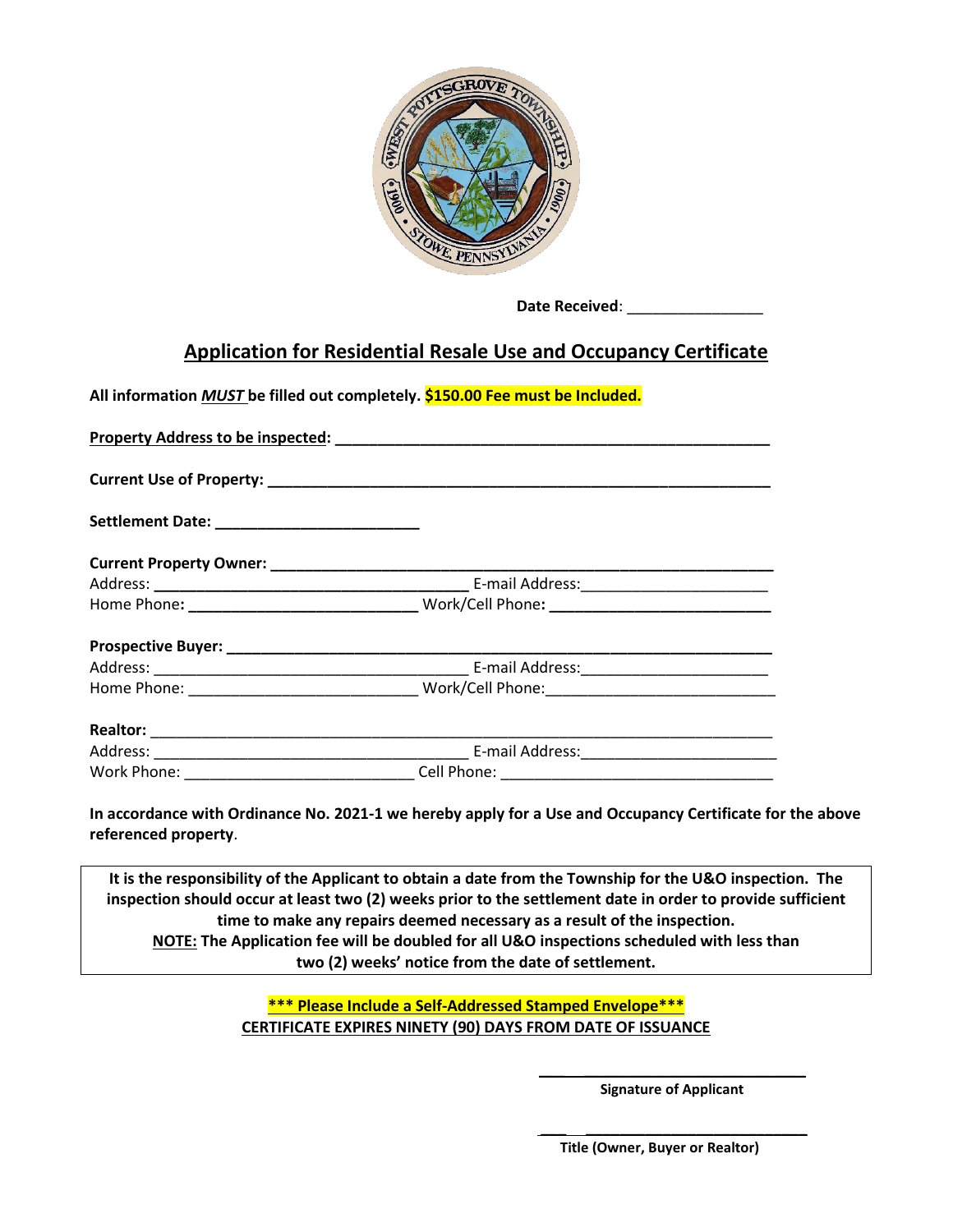## **WEST POTTSGROVE TOWNSHIP CHECKLIST FOR RESIDENTIAL INSPECTIONS**

In order to expedite the issuance of your Certificate of Compliance, please take the time to review the following items prior to inspection: **This list is provided as a courtesy, it is not all inclusive.**

- 1. Address (house numbers) must be visible from the street; numbers should be at least 4". These numbers must be mounted directly to the house in plain view; or mounted on both sides of your curbside mailbox.
- 2. Do you have an alarm system? Is it registered with the Police Department?
- 3. Did you install a pool, shed, accessory building or structure, an addition or finish your basement? If so, and you did not obtain a permit prior to the installation, you will be required to come to the Township Building and apply for one.
- 4. Smoke detectors are to be installed on each level of the residence, including one in each sleeping area (bedroom) also outside of the sleeping area. If there is a basement in the residence, the detector should be installed at the bottom of the stairs. In all cases, avoid mounting the detector within one (1) foot of the wall if mounting on the ceiling.
- 5. **Sump pumps cannot be connected to the sewer line**. Pumps must discharge to the front or rear of the residence. If you do not have a neighbor on the side of your residence then you may discharge there. The discharge may not go directly to the street, as icing can occur in the winter months.
- 6. All electrical switches, outlets and junction boxes must have covers on them. All electrical fixtures must be mounted. Any spliced wires must be placed in a junction box; no splices may be left exposed; all junction boxes need to be mounted properly. Service cables to your house meter, if frayed, must be replaced. All counter top surfaces, kitchens, bathrooms, laundry rooms and outside outlets **MUST** have **GFCI outlets** or controlled by a **GFCI breaker**. **(ALL ELECTRICAL WORK MUST BE DONE BY LICENSED ELECTRICIAN REGISTERED WITH PA HOME IMPROVEMENTS). The Electrician is the only person that can pull the electrical permit.**

7. Water heaters must have a blow down pipe. This pipe should be attached to the pressure relief valve;

- and extend within six (6) inches of the floor.
- 8. All plumbing is visually checked to make sure there are no leaks.
- 9. Stairways inside and out with four or more risers require guards on both sides and a handrail on at least one side, for the entire length of the stairway. Any porch, balcony or raised floor surfaces more than thirty (30) inches above the floor or grade shall have guards.
- 10. Replace any broken windows in the home and garage
- 11. The recycle bin is part of the property and **MUST** be left behind.
- 12. A fire extinguisher with a **3.5ABC Dry Power** rating with a **hose and nozzle** must be left mounted in the residence.
- 13. Double cylinder (uses a key outside and inside) locks are not permitted on doors. Thumb latches permit faster egress in case of an emergency.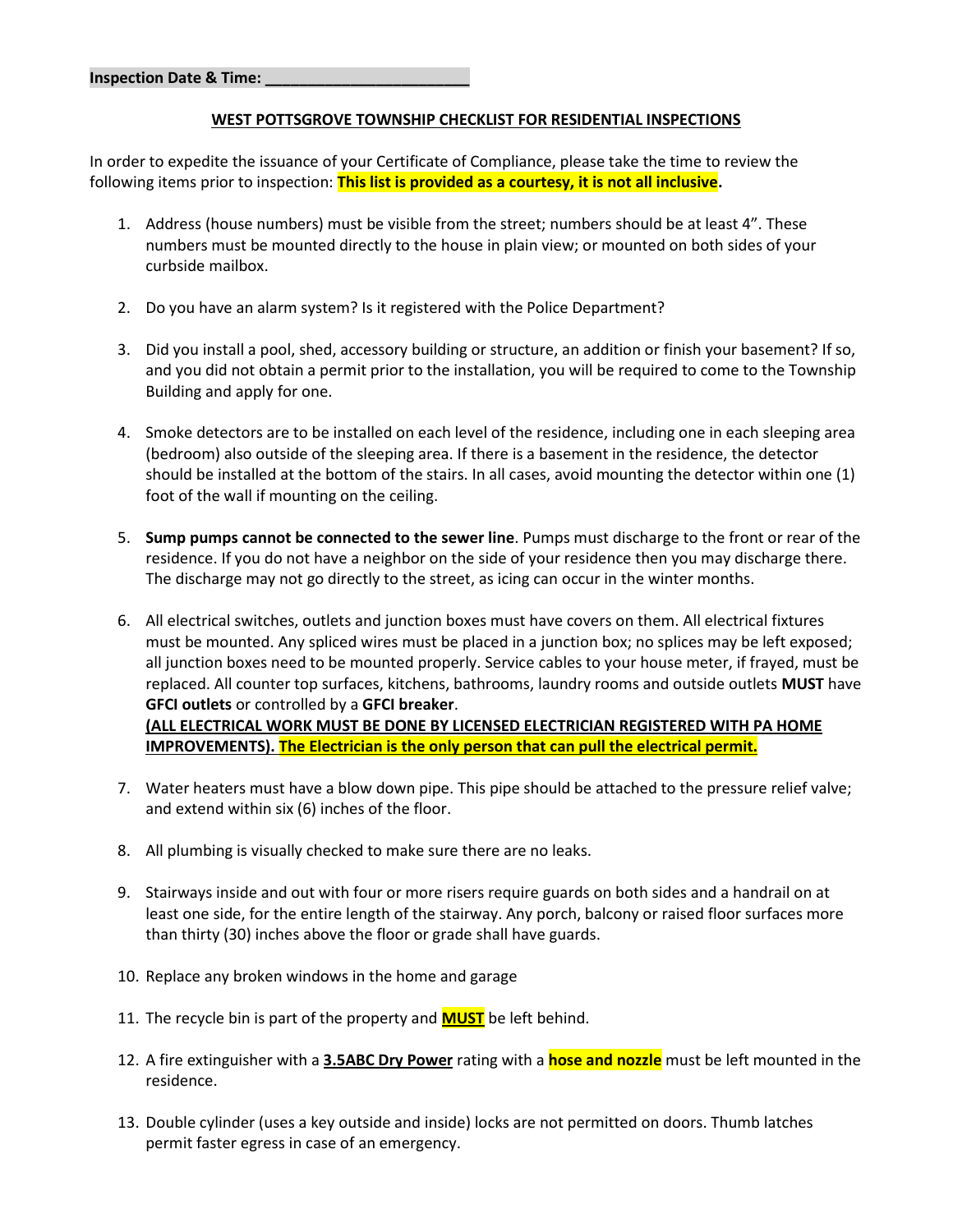14. Visual inspection of all walls, floors, ceilings and doors to make sure there are no holes.

## **15. Heater certification is required (Cleaned & Serviced).**

- 16. If you have an attached garage, the door between the garage and the house must be a solid wood door or have a fire rating of at least twenty (20) minutes. Doors with windows are not acceptable.
- 17. Swimming pools with a depth of twenty-four (24) inches or more are required to have a barrier (fence) with a height of four (4) feet high surrounding the pool. An above ground pool is required to have locking steps or a locking gate. Must conform to all swimming pool regulations.
- 18. Pedestrian access gates shall open outward away from the pool and shall be self-closing and have a self-latching device. Must conform to swimming pool regulations.
- 19. All gas ranges shall be supplied with a gas shut off valve installed behind the range, and anchored down.
- 20. The structure shall be in a clean, safe and sanitary condition.
- **21. Sidewalk, Apron and Curb must be in good condition. Sidewalk Blocks should not have any raised or broken blocks. The Apron area must be constructed of concrete not asphalt and be in good shape. The Curb between the property line and the street must be in good condition. These areas are to be maintained and fixed by the property owner.**